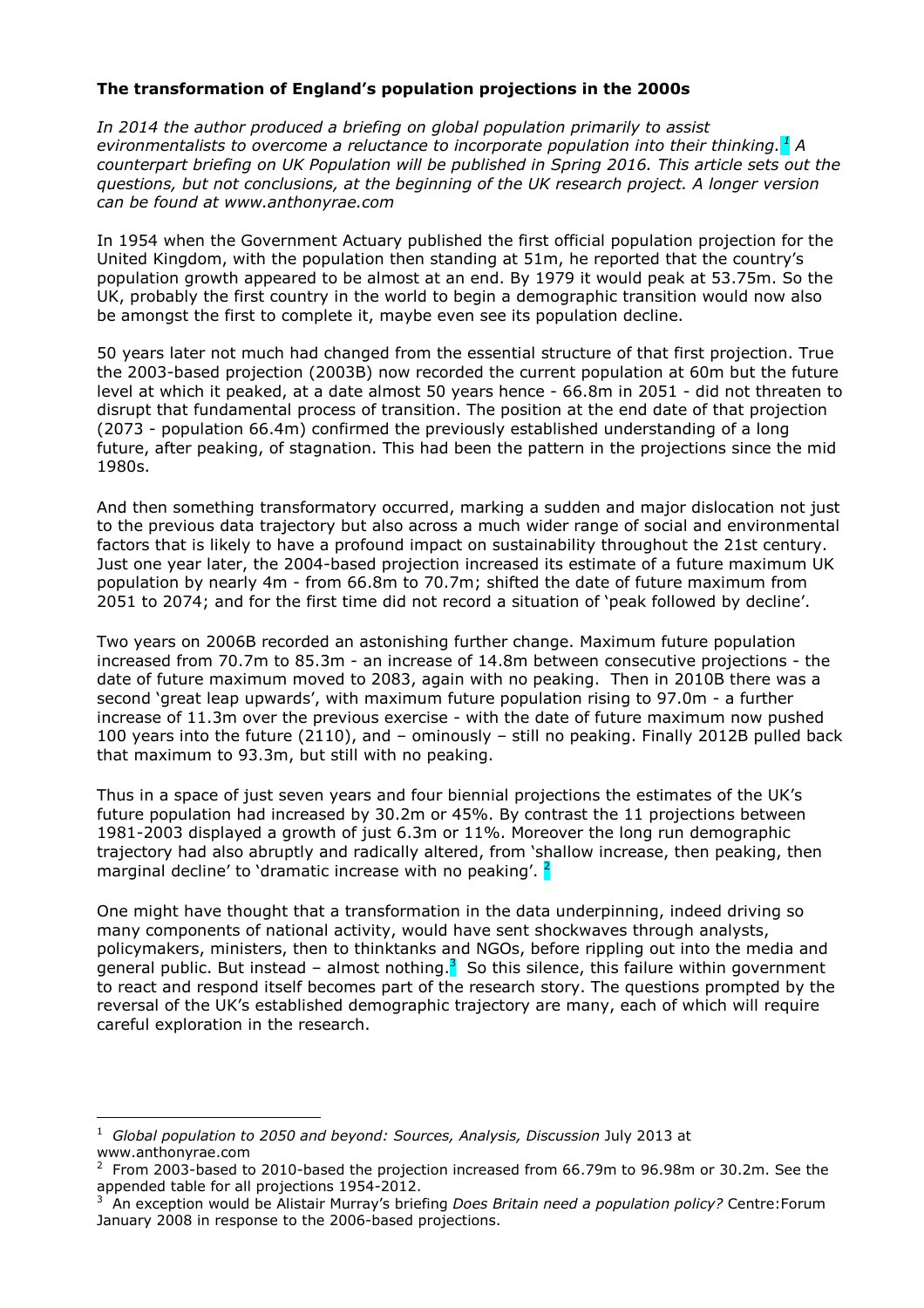# *1 To which demographic components can this change be attributed?*

The ONS 2012-based report quantifies their analysis of the increase in its principal projection by 9.6m between 2012-2037: "Some 43% of population growth in the principal projection is … directly attributable to the assumed number of net migrants. The remaining 57% is attributable to projected natural change (of which 39% would occur with zero net migration and 17% arises from the effect of net migration on natural change … because migration is concentrated at young adult ages). In total, therefore, some 60% of population growth … is attributable, directly or indirectly, to future net migration." The Oxford Migration Observatory (OMO) in January 2012 presented a similar set of figures  $<sup>4</sup>$ </sup>

A decade before, 2002B had set the principal net migration assumption at 130,000 p.a with a High variant of 190,000. In fact the actual numbers for the next 10 years turned out to be 268-267-265-273-229-229-256-205-177-209 (thousands) respectively – all but one substantially exceeding the High variant. By 2010B the net migration assumption was being raised to  $+200,000$ , although this was then reduced to  $+165,000$  in 2012B.

On the other hand the long-term TFR fertility assumption in 2002B of 1.74 – following the 'the lowest figure ever recorded, 1.63, in 2001'  $5$  – had by 2012B only been raised to 1.89 - thus significantly below replacement rate throughout the projection period. This therefore provides an additional and striking dimension to the UK's demographic transformation: substantial population increase in tandem with below-replacement fertility.

## *2 What is the role of international immigration and nett migration in the increased projections?*

Of course changes to the projections from 2004B onwards would have to be preceded by a parallel changes somewhere within the demographic components some years beforehand. Looking backwards in the record for a discontinuity, the prime candidate has to be nett migration.

Over the longer run the particular contribution that net migration, and international immigration, has played in this transformation is clearly visible in just a few graphics and graphs: in the decadal totals for net migration between 1901-2010, where the increase in the very last decade is an abrupt change from what preceded  $\frac{6}{5}$ ; in the ONS annual timeline for gross and nett migration between 1964-2013 <sup>7</sup>; and finally, on that same timeline, in the surge in international immigration from the late 1990s which saw numbers increase from the low 300,000s to in excess of 500,000 by 2002, below which level it has not dropped since.

Looking at the balance between immigration and emigration, there were stable levels of nett migration in the ONS Timeline all the way from 1982 (because the period beforehand was characterised by *negative* net migration) to 1997. But in 1998 the level of nett migration increased from 48,000 to 140,000, at the start of a dramatic upward movement.

# *3 How does the changed UK trajectory fit into the european context?*

The latest EU28 projections record an on-aggregate stagnant population through to 2080 (2013: 507m; 2080:520m; with a peaking at 525m in 2050).  $\frac{8}{3}$  Within this there are substantial national reductions: e.g Germany from 82m to 65m (21% decline); stagnation: e.g Spain at 47-48m; and moderate increases: e.g Italy from 60m to 65m. Balancing this out are two major locations of growth: France which increases by 20% from 65.6m to 78.8m; and largest of all the United Kingdom, an increase of 21.2m and 33%, from 63.9m to 85.1m. <sup>9</sup> The

<sup>4</sup> OMO *The Impact of Migration on UK Population Growth* January 2012

<sup>5</sup> National Statistics/GAD *National Population Projections 2002-based* p.19

<sup>6</sup> House of Commons library migration statistics SN/SG/6077 26 February 2015 chart 5

<sup>7</sup>www.neighbourhood.statistics.gov.uk/HTMLDocs/dvc123/index.html

<sup>8</sup> http://ec.europa.eu/eurostat/web/population-demography-migration-projections/populationprojections-data

<sup>9</sup> Comparing three sets of UK projections for an 2080-81 end date: ONS is 84.8m, Eurostat is 85.1m, and UN 2012 revision is 76.7m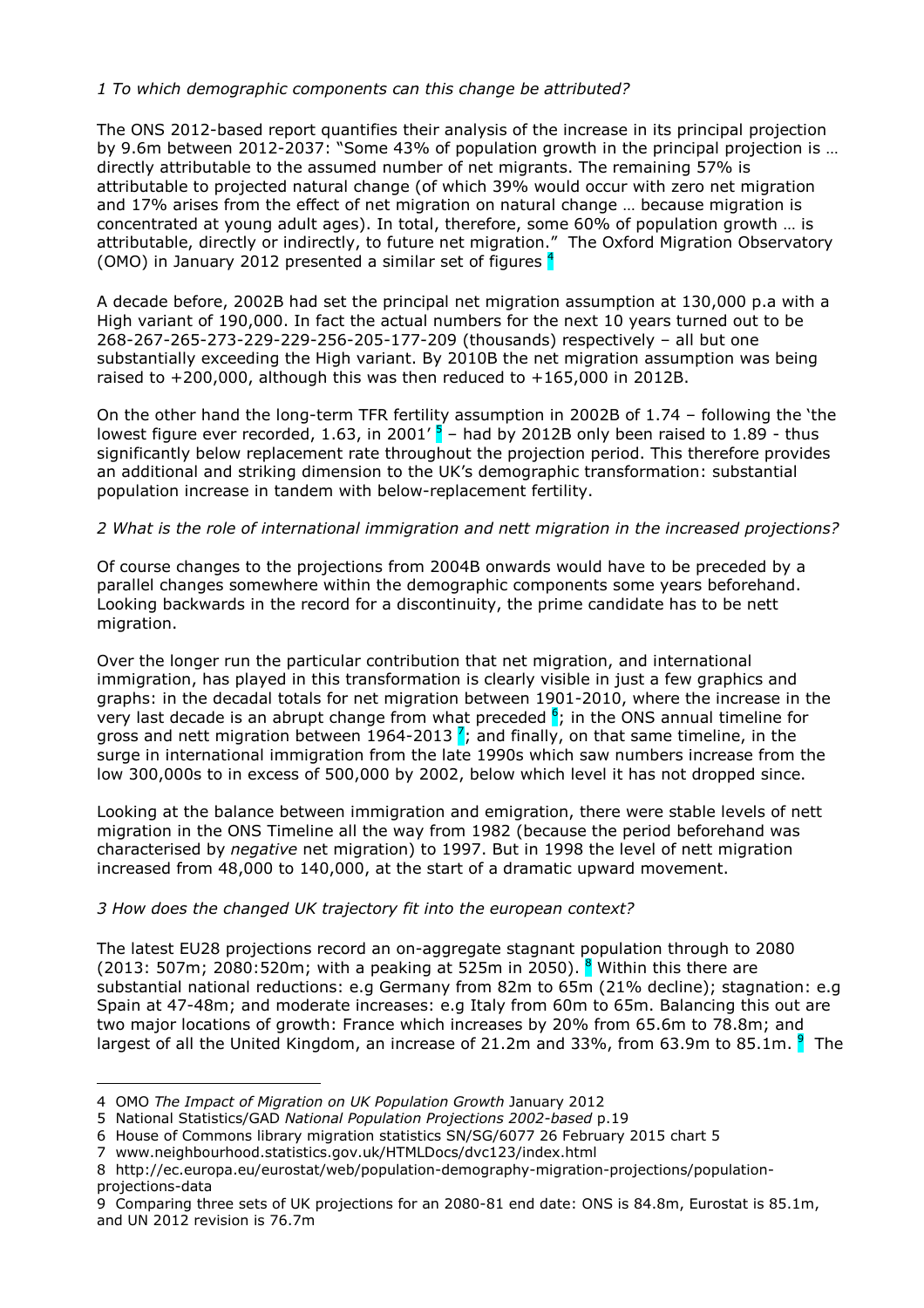UK is therefore at greatest variance from the predominant demographic pathway across Europe and - simplifying the analysis so that it focuses just on population growth rather than, say, future support ratios for an ageing population  $10$  - has now started to challenge the predominant European trajectory still characterised by peaking and then decline.

#### *4 What has been the response from policy and decision makers? How were the ONS Projections publicised?*

To answer these questions we need to work our way along the information chain that connects the ONS data gathering to governmental policymakers and politicians. At the start of the chain what we consistently observe is a failure in the various ONS projection publications variously to include, draw attention to, or discuss the major growth in the second part of the projection period being reported. The 'Key Findings' of 2006B projections merely stated that 'The UK population is projected to increase gradually from an estimated 60.6 million in 2006 … to reach 71.1 million by 2031', but neglected to add that the projections continued forward to a population maximum of 85.3m in 2081.

The Statistical Bulletin for the 2010B Projections - where the underlying data recorded the second 'great leap upwards' to 97m by 2110 - made no mention of population growth beyond 2035. The more detailed Results document did include reference to the 2085 and, in just one table, 2110 end dates: the latter contained spreads between Low and High combination variants of 63.4m to 136.8m.  $<sup>11</sup>$ </sup>

How can this almost silence be explained? Of course ONS routinely caveat their projections with the statement that these 'become increasingly uncertain the further they are carried forward'. But they have not gone beyond this to prescribe more fundamental qualifications about the validity of the longer term projections. By this taciturn approach to the presentation of their projections ONS appear to have sidestepped an obligation to highlight and explain a sudden and unanticipated transformation in UK demographics, which had they done so should have prompted a necessary public debate.

The other hypothesis instead would be that, further down the chain, there was a breakdown in the link between ONS analysis and wider governmental policy processes. Reviewing both the ONS and BSPS activity over this decade one might conclude that, for all their rigour in analysing in considerable detail both historical and current demographic components, somehow the bigger picture was missed or ignored.<sup>12</sup> So either ONS were not producing policy discussion points or recommendations – and maybe they were not asked for them; or no one had that responsibility? - or if recommendations were produced, at some location within the government process, they were ignored or resisted. Whilst we know that immigration policy was contested within government, was there ever a debate about future population size? <sup>1</sup>

A few organizations such as OPT (latterly Population Matters) and Migration Watch did draw attention to the dramatically changed numbers. $14$  Media articles were also rare.  $15$  So whilst

<sup>10</sup> This article does not include a discussion on the issues of ageing and support ratios (although the 2016 briefing will). But see Pensions Commission *Pensions: Challenges and Choices* 2004 p.36pdf "Only high immigration can produce more than a trivial reduction in the projected dependency ratio over the next 50 years. Net inward migration at +300,000 per year could bring the 2040 old-age dependency ratio down from 47.3% to 42.1%. But … this would only be a temporary effect unless still higher levels of immigration continued in later years, or unless immigrants maintained a higher birth rate than the existing population, since immigrants themselves grow old and become pensioners who need workers to support them."

<sup>11</sup> ONS *Results 2010-Based National Population Projections* page 6

<sup>12</sup> See e.g British Society for Population Studies day meeting on Population Projections February 2008 at www.lse.ac.uk/socialPolicy/BSPS/dayMeetings/Population-Projections.aspx

<sup>13</sup> IPPR Matt Cavanagh *Numbers Matter* 2010 'There was indeed strong political support for the expansion of immigration for work and study but there was also strong official support, as well as support from economists outside government. Later, when ministers started to question this consensus, there was strong official resistance to any major shift' p.32

<sup>14</sup> Optimum Population Trust spoke about a 'population nightmare' in 2007 on the occasion of the 2006B first 'great leap upwards' to 85+m, and that the 'UK population increase [is] 'out of control' when that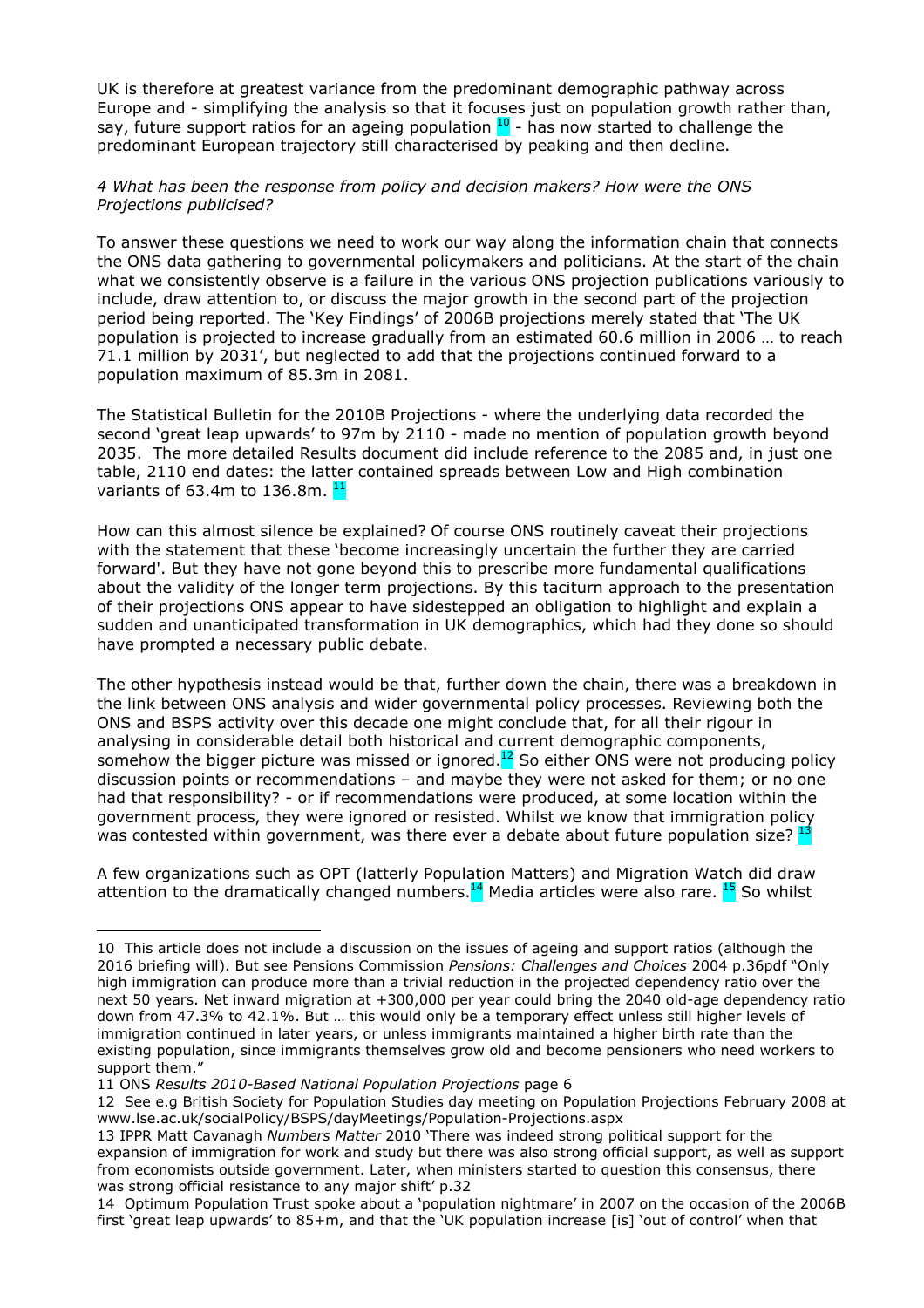over the period of the changed projections there have been vigorous debates about issues consequential to actual and projected population growth, such as immigration, housing, and Green Belt, the primary driver has been almost completely overlooked.

### *5 Was this demographic transformation anticipated, even planned, or alternatively was it unforeseen? Is there a framework of a UK population policy?*

This part of the research will need to investigate the recent history of government policy, necessarily distinguishing between population and immigration. What happened to the policy framework about the population driver is still almost entirely unknown.

On immigration the balance of accounts recently emerging has so far tended to present a more persuasive picture of incoherent policy direction to counter the conspiracy theory interpretation sparked by Andrew Neather's 2009 article.  $^{16}$  David Goodhart has written about Labour's 'accidental mass immigration'.<sup>17</sup> The various authors brought together in IPPR 2010 write about 'far from having a grand plan to transform Britain, New Labour didn't have a plan at all' and 'a fairly broad and deep official orthodoxy that immigration was a good thing' led by 'increasingly liberal Treasury officials … supremely confident in their view that all immigration was economically beneficial'.  $\frac{1}{2}$ 

What remains to be uncovered is whether there was any government analysis whatsoever around the consequences of immigration in terms of its effects on long-term population size and sustainability impacts. If this did take place it would have been within a long established policy position. In 2001 ONS restated the UK policy on population presented previously to UN conferences in 1984 and 1994: 'The UK government does not pursue a population policy in the sense of actively trying to influence the overall size of the population, its age-structure, or the components of change except in the field of immigration. Nor has it expressed a view about the size of population ... that would be desirable for the UK.' $<sup>1</sup>$ </sup>

Asked in 2006 – 'Does the Government have a population policy?' PM Tony Blair replied, with unconscious irony, "A population policy? No, but we do have a migration policy obviously." The PM also exposed the extent of his understanding about what might be generating population growth: "I am not sure that the driver is simply migration or even mainly." <sup>20</sup> However the next year, future PM David Cameron was better informed, and reached this conclusion: "Our current level of population growth and atomisation is unsustainable. Immigration is too high"; and then continued "So the question is: what can we do about it? The first and most basic requirement is for the government of this country to actually have a population strategy." He proposed 'a series of steps to ensure that our population grows at a more sustainable rate.'<sup>2</sup>

Some of the think tanks have debated the need for or viability of a population policy. In July 2011 OMO issued a short 'think piece' on the subject *Population - how Big is Too Big?*, but ultimately concluded that "there is no easy answer to the question of how large the UK population should be, or why". $^{22}$  Murray for CentreForum in 2008 reached a similar passive view.  $^{23}$  IPPR on the other hand in 2006 identified nine advantages for government having a more explicit population policy under government direction.  $\frac{2}{3}$ 

was confirmed in 2008B. Its comments on 2010B and 2012B did not however draw attention to the second 'great leap'. Migration Watch in Briefing Paper 9.21 2009 spoke about a 'population out of control'.

16 www.standard.co.uk/news/dont-listen-to-the-whingers--london-needs-immigrants-6786170.html

17 Migration Watch *Immigration under Labour* Briefing Paper 11.36 March 2015

18 IPPR *Numbers Matter* 2010

 $\overline{a}$ 

19 ONS Population Trends vol.72 1993 pp 1–2, quoted in Population Trends 103, 2001 p.52pdf

20 www.publications.parliament.uk/pa/cm200506/cmselect/cmliaisn/uc709-iii/uc70902.htm And see http://news.bbc.co.uk/1/hi/uk\_politics/5144708.stm

- 21 David Cameron *The Challenges of a Growing Population* speech 29th October 2007 http://conservativehome.blogs.com/torydiary/files/population.pdf
- 22 www.migrationobservatory.ox.ac.uk/sites/files/migobs/Commentary-population\_0.pdf
- 23 Alistair Murray *Does Britain need a population policy?* Centre:Forum January 2008 "The case that population growth is now occurring at an unsustainable pace is far from proven. … Even if we accept that

<sup>15</sup> http://www.independent.co.uk/news/uk/home-news/the-big-question-why-is-the-uks-populationgrowing-so-fast-and-is-this-a-good-thing-910679.html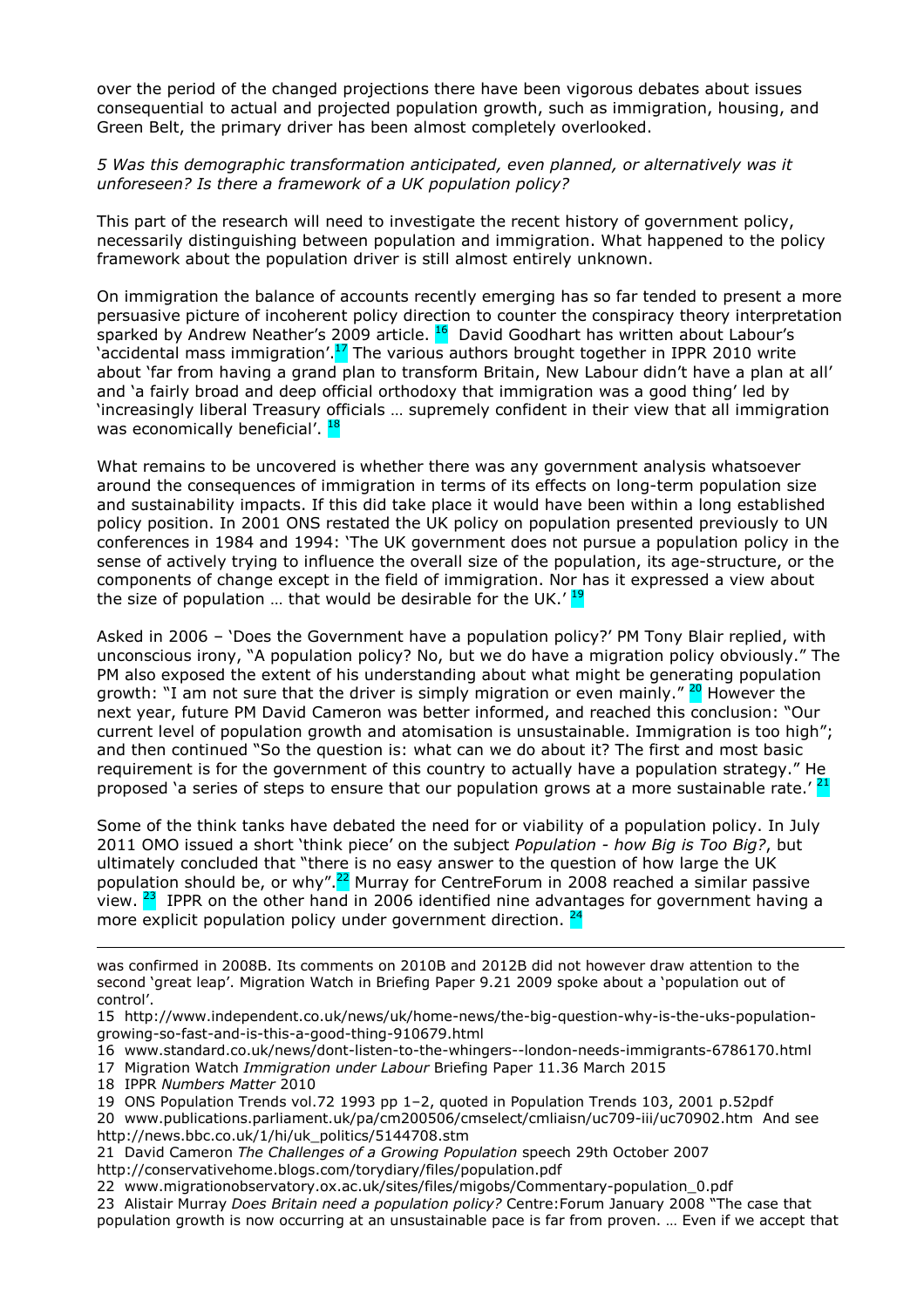#### *6 What are the policy levers available to reduce the population projections should there be a wish to do so?*

This is the key issue because, unless something changes in relation to the actual performance of its underlying modelling assumptions, the ONS Principal Projection will continue towards its forecast maximum - allowing, of course, for an inherent variability in successive projections. But the prerequisites for an active policy would be that there do exist 'levers' capable of influencing fertility, net migration and its components, etc; sufficient social and political consensus in favour of pulling them; and some certainty also that doing so will have the desired outcome.

The predominant position is that such levers do not exist, and that they shouldn't be pulled in any case. This has inhibited useful debate. The outlook of RCEP 2011 towards a population policy intervention was essentially passive and pessimistic: 'There are in practice no policy options open to Government in a democracy which would have a significant impact on the size of the population of the UK on a relevant timescale. ...<sup>25</sup> OMO in 2011 reviewed a whole series of 'problematic aspects of building long-term demographic objectives into migration policymaking' 26

Then there is an entire other level of policy-making - across the spatial planning process where the absence of policy levers explicitly linked to future population size is preventing the articulation of arguments and feedback loops seeking to protect core sustainability factors related to spatial distribution, land use, and landscape/biodiversity. In Local Plan processes up and down the country huge pressure is now being applied to Green Belt designations and boundaries on the grounds of increased housing requirements <sup>27</sup>.

## *7 Where will increased population growth be distributed across the UK?*

Most of the data cited in this article is for the United Kingdom and yet its subject is the transformation of *England's* population projections. That is because the sustainability impacts of projected population growth will not be evenly distributed across the UK's land area. 21 million, or 92.5% of the projected growth between 2012-87 (2012B) will be located within England's 53.5 % of the UK area. By contrast just 1.7m would be in the 110,000+ square kilometres of Scotland, Wales and N Ireland. Then within England itself there is a second marked concentration: over the shorter period 2012-22, whilst the population as a whole increases by 7.2%, in London it's  $13\%$  - with the East of England (8.6%) and the SE (7.8%) above the national average as well - but just 2.9% in the NE.  $^{28}$  In consequence the sustainability impacts of UK growth will be concentrated and magnified in just a few English regions, although spreading beyond them as well.

#### *8 How will environmental sustainability be affected by this level of population increase?*

There is a wide spectrum of different factors - general and national, sectoral, and spatial where sustainability will be impacted by very large scale population growth projected to continue without cessation for another century. A limited number of studies have been undertaken but the issue has not been integrated into central and regional/local government processes including the planning framework.

The principal national study is RCEP's *Demographic Change and the Environment* but, on the 'population versus consumption' cliché, it chose to come down on the side of consumption

the population is growing too fast, there are a number of difficulties in trying to turn this into coherent policy.

<sup>24</sup> IPPR Mike Dixon, Julia Margo *Population Politics* 2006 p.65 and 149 "The crucial first step is to make certain that an explicit and enabling approach to demography has clear lines of ministerial responsibility: without structural reform, a coherent and holistic strategy may fall by the wayside."

<sup>25</sup> Royal Commission on Environmental Pollution *Demographic Change and the Environment* para.6.9

<sup>26</sup> OMO *Demographic Objectives in Migration Policy-Making* March 2011 p.5 et seq

<sup>27</sup> CPRE *Green Belt under siege: the NPPF three years on* March 2015

<sup>28</sup> ONS *2012-based Subnational Population Projections for England* table 1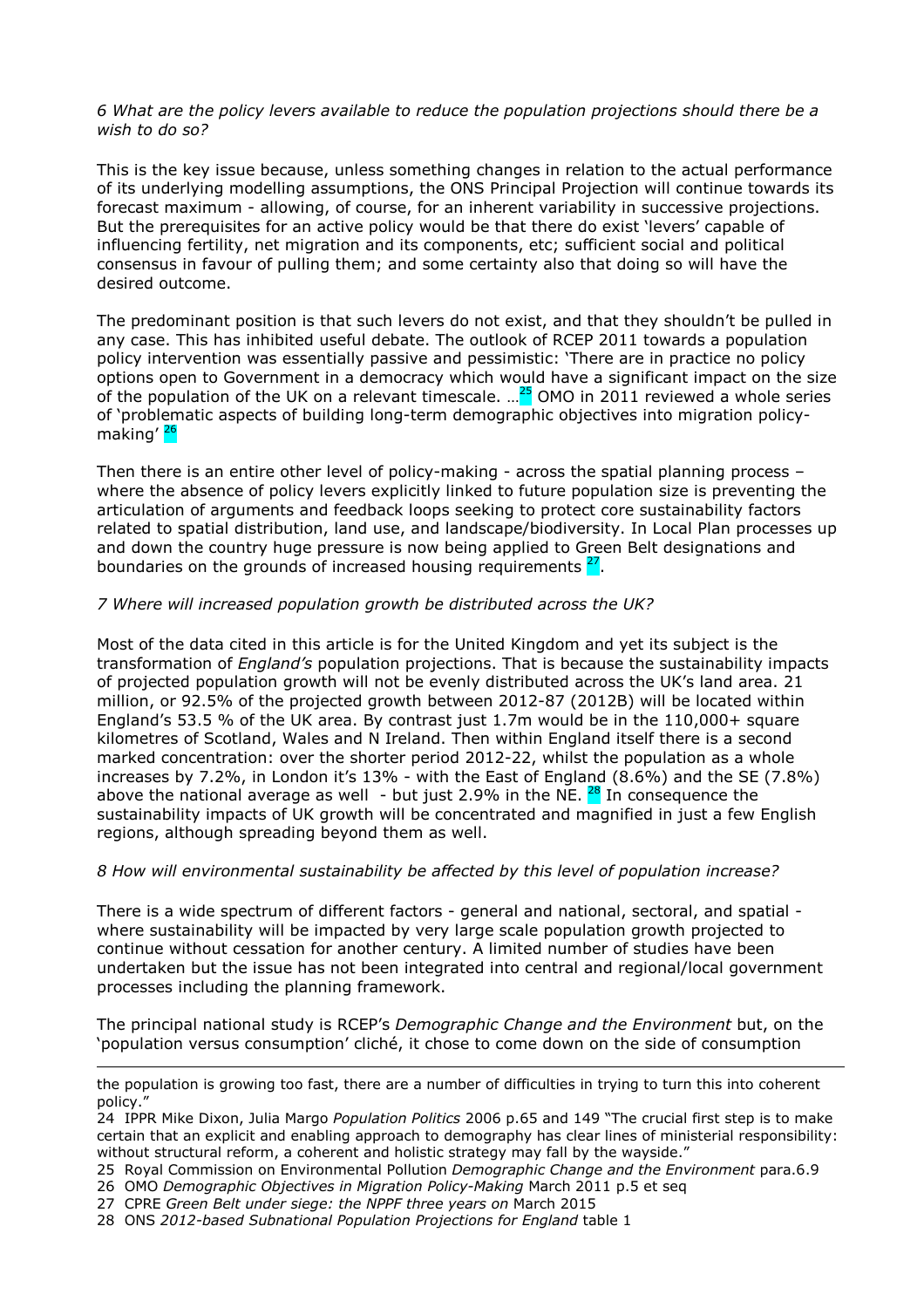rather than following the Royal Society position that both require attention.  $29$  By contrast Forum for the Future's *Growing Pains* of June 2010 supported an active public policy stance: "It must therefore make good sense to see how best to constrain overall numbers where possible. The two main areas where such interventions could happen on the UK scale are reproduction and migration".  $30$ 

Then there have been sectoral studies - for example, looking at population & housing (by Population Matters 2011 $31$ ) and population & water (Royal Geographical Society 2012 $32$ ) - and spatial studies that in particular examine the stresses created by the growth 'hotspot' of London. However only the London region still possesses the policy mechanisms and resources capable of evaluating the challenges of population growth, as seen in the London Infrastructure Plan. <sup>3</sup>

## *Conclusions*

 $\overline{a}$ 

As the research project gets under way, the initial sift of the evidence seems to point towards a 'longrun and pervasive failure in the government policy framework, with potential serious negative impacts for sustainability' as the most likely explanation of how the consequences of a major dislocation in the UK's future demographic trajectory came to be overlooked, and how it was caused in the first place.

This very recent inversion of the UK's previously established demographic transition is taking place within a global context where population peaking at sustainable levels is becoming less assured  $34$ . The conclusion to the UN 2011 Demographic Trends report stated then: '... The reduction of fertility may be inevitable, but considerable effort is still required to make it a reality over the next few decades." But how can the UK contribute to meeting *its* obligation within this global effort if a policy vacuum remains, where population growth is denied existence as an issue, without levers or people to pull them?

*The author may be contacted at ar@anthonyrae.com*

<sup>29</sup> RCEP *op cit* "In summary, it is not the total size of the UK population which is the problem: it is how and where people choose to live which presents the main environmental challenge from demographic change". RCEP concluded therefore that: "Any attempt to implement a 'population policy' would … have little impact on the total population, and the objections on social and ethical grounds would outweigh the environmental gains." Royal Society: "Consumption and demography are closely inter-twined … [and] … policies should not treat [them] as separate issues." *People and the Planet* 2012 p.62

<sup>30</sup> Forum for the Future *Growing Pains* June 2010 para.3.3

<sup>31</sup> Population Matters *Population Growth and Housing Expansion in the UK* January 2013

<sup>32</sup> RGS *Water policy in the UK: The challenges 2012* 

<sup>33</sup> RGS notes that 'On a world ranking of water availability – from most to least – SE England would be 161st out of 180 world regions' op cit p.6pdf And see *Population And Employment Projections to Support the London Infrastructure Plan 2050* November 2013 www.london.gov.uk/priorities/businesseconomy/vision-and-strategy/infrastructure-plan-2050 These project the Greater London population to

increase from 8.2m in 2011 to 11.3m in 2050.

<sup>34</sup> Gerland *et al World population stabilization unlikely this century* September 2014 at www.sciencemag.org/content/346/6206/234